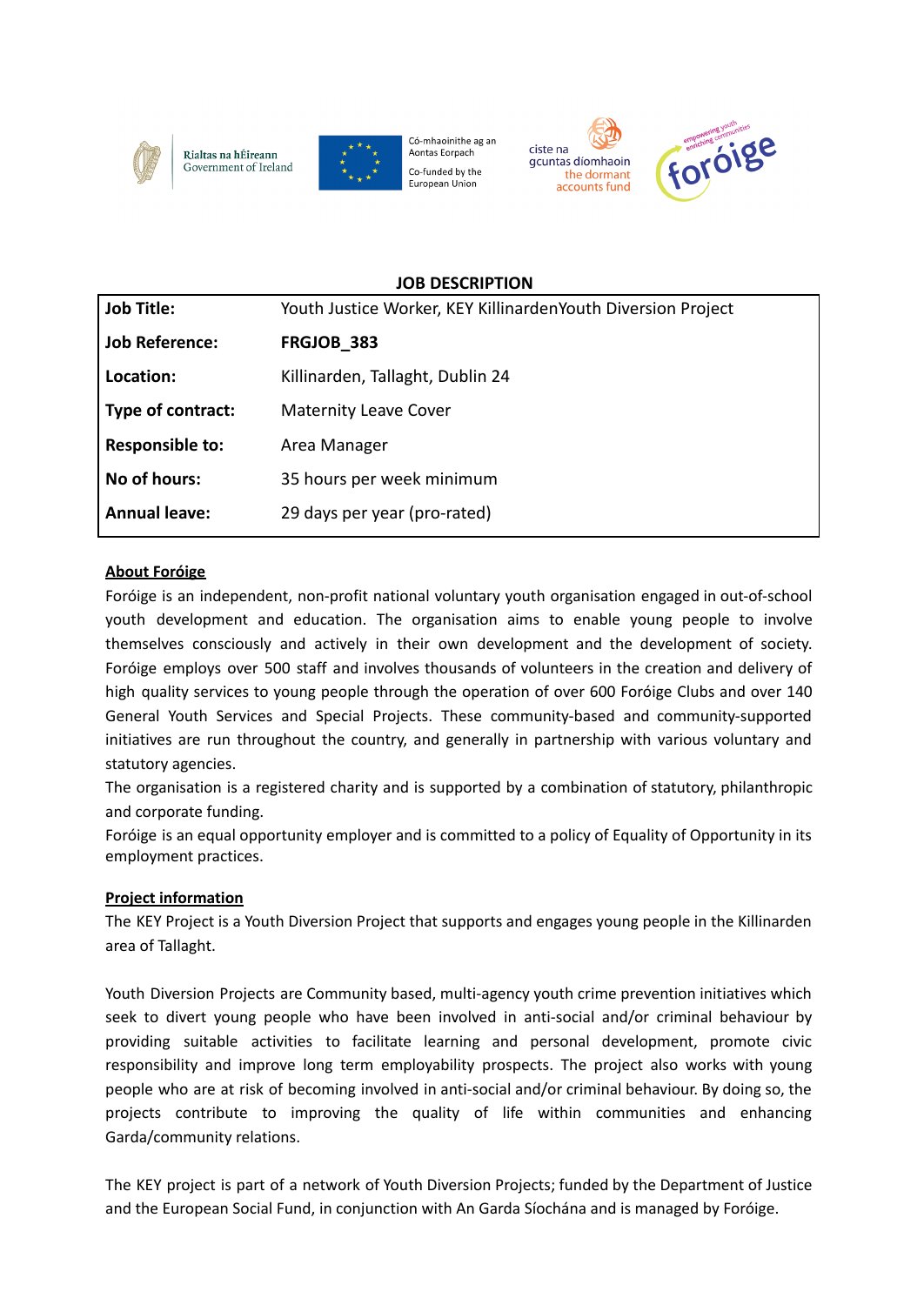The Youth Justice Worker will be employed by Foróige and will be given a contract of employment. It must be understood however, that if the position becomes redundant at any time during the period of the contract or if the funding for the post is discontinued or a post holder fails to perform satisfactorily, employment may be terminated.

## **Role & Key Responsibilities**

A vacancy currently exists for a maternity leave cover post within the KEY Project. The duties of the Youth Justice Worker will include:

- Engaging young people who have offended, or are at risk of offending, in a process of learning and development that enables them to examine their behaviour and to make positive choices that will protect them from involvement in criminal, harmful or socially unacceptable behaviours
- Assessing and responding to the needs of each referred young person in accordance with Foróige policies and Youth Diversion Project operational requirements
- Providing engagement through a planned programme of individual and group-work and through outreach work where required
- Supporting young people to access and get optimum benefit from school, further education, training and employment opportunities
- Enlisting the support of parents, family members, community groups and other agencies to enhance the support and development opportunities for young people
- Completing accurately and submitting on time written plans and reports as required for Management, Project Committee and funders as well as other administrative requirements, timesheets, expenses, petty cash etc.
- Operating efficient office procedures in line with data protection act requirements e.g. filing, keeping records etc.
- Attending team meetings and any other relevant duties the board of Foróige and/or the Chief Executive or their nominee deems necessary for the effective implementation of the policy and programmes of Foróige and the KEY Youth Diversion Project.

# **Professional Qualifications and Experience (E=essential; D=Desirable)**

- Education to Degree standard preferably in the area of Youth/ Justice/ Social / Community Work **(E)** *(candidates with exceptional, relevant work experience may also be considered in lieu of degree qualifications)*
- 1 years' experience in a YDP or similar Youth Work role. **(E)**
- Ability to relate to young people and engage the target group **(E)**
- Access to car and full Irish driving licence **(E)**
- Relevant paid or voluntary experience of working with young people **(D)**
- Experience and understanding of GYDP work and of working with young people facing adversity **(D)**

## **Person Specification** (All Essential requirements)

- Ability to build and maintain effective relationships with young people
- Good interpersonal skills, including ability to liaise with a wide range of contacts and build and maintain effective working relationships
- Excellent standards of accuracy and attention to detail
- Ability to be proactive, use own initiative and work effectively within a pressurised environment
- Positive and flexible approach to working as part of a team
- Excellent written communications skills, including report writing and the ability to draft summary information and correspondence.
- Ability to follow organisational guidelines and processes.
- Good computer skills, including Word & Excel, PowerPoint and Social Media skills